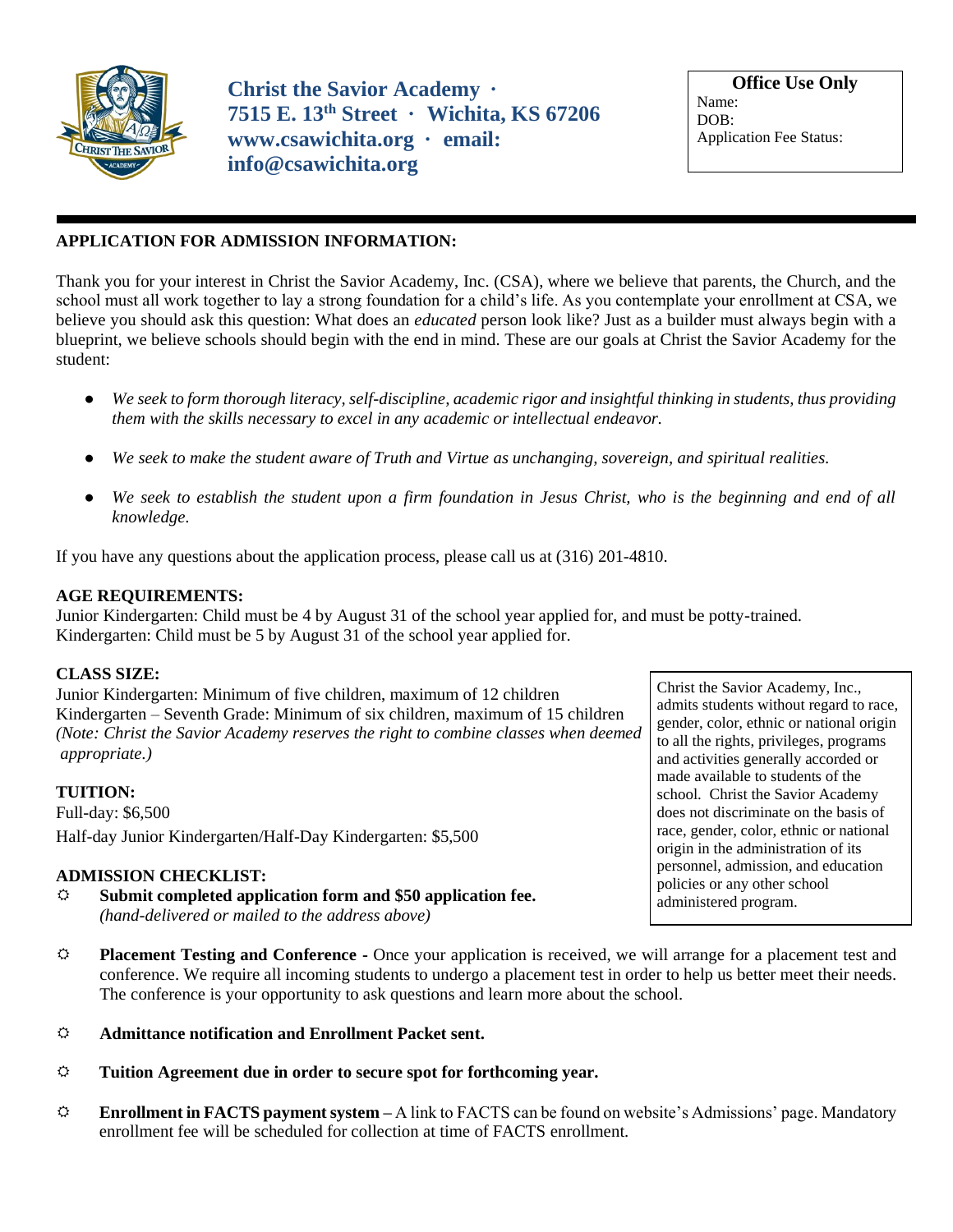# **APPLICATION FOR ADMISSION**

| <b>APPLICANT:</b>                                                                                                                                                                                                              |                                                                                                                                                                                                                                     |                                                                                                                                                               |                 | $\hat{\varphi}$ Boy $\hat{\varphi}$ Girl                   |  |  |
|--------------------------------------------------------------------------------------------------------------------------------------------------------------------------------------------------------------------------------|-------------------------------------------------------------------------------------------------------------------------------------------------------------------------------------------------------------------------------------|---------------------------------------------------------------------------------------------------------------------------------------------------------------|-----------------|------------------------------------------------------------|--|--|
|                                                                                                                                                                                                                                | Last Name: Middle Initial: Manne: Middle Initial:                                                                                                                                                                                   |                                                                                                                                                               |                 |                                                            |  |  |
|                                                                                                                                                                                                                                | Address: <u>Address:</u>                                                                                                                                                                                                            |                                                                                                                                                               |                 |                                                            |  |  |
|                                                                                                                                                                                                                                | City: <u>City:</u> City: City: City: City: City: City: City: City: City: City: City: City: City: City: City: City: City: City: City: City: City: City: City: City: City: City: City: City: City: City: City: City: City: City: City |                                                                                                                                                               |                 |                                                            |  |  |
|                                                                                                                                                                                                                                |                                                                                                                                                                                                                                     | Home Phone: <u>Alternate Phone:</u> Alternate Phone:                                                                                                          |                 |                                                            |  |  |
|                                                                                                                                                                                                                                | Previous Grade: $\Box$ Applying for Grade: $\circ$ Jr. K 1/2 day $\circ$ Jr. K full day $\circ$ Kindergarten 1/2 day                                                                                                                | $\circ$ Kindergarten full $\circ$ 1st grade<br>$\ddot{\varphi}$ 3rd grade $\ddot{\varphi}$ 4th grade<br>$\ddot{\varphi}$ 6th grade $\ddot{\varphi}$ 7th grade |                 | $\Leftrightarrow$ 2nd grade<br>$\Leftrightarrow$ 5th grade |  |  |
|                                                                                                                                                                                                                                | Previous School: Church Affiliation: Church Affiliation:                                                                                                                                                                            |                                                                                                                                                               |                 |                                                            |  |  |
| PARENTS/GUARDIANS:                                                                                                                                                                                                             | Parent/Guardian #1 - Relationship to Applicant:<br><u>Parent/Guardian #1 - Relationship to Applicant:</u>                                                                                                                           |                                                                                                                                                               |                 |                                                            |  |  |
|                                                                                                                                                                                                                                |                                                                                                                                                                                                                                     | Last Name: Middle Initial: Manne: Middle Initial: Manne: Middle Initial:                                                                                      |                 |                                                            |  |  |
|                                                                                                                                                                                                                                | Address: <u>City:</u> City: State: Zip: Zip:                                                                                                                                                                                        |                                                                                                                                                               |                 |                                                            |  |  |
|                                                                                                                                                                                                                                | Home Phone: Cell Phone: Cell Phone:                                                                                                                                                                                                 |                                                                                                                                                               |                 |                                                            |  |  |
|                                                                                                                                                                                                                                |                                                                                                                                                                                                                                     | Employer: Cocupation/Title: Cocupation/Title:                                                                                                                 |                 |                                                            |  |  |
|                                                                                                                                                                                                                                | Work Phone: Email address: Email address:                                                                                                                                                                                           |                                                                                                                                                               |                 |                                                            |  |  |
|                                                                                                                                                                                                                                | Church Affiliation: <u>Church Affiliation</u>                                                                                                                                                                                       |                                                                                                                                                               |                 |                                                            |  |  |
|                                                                                                                                                                                                                                | Parent/Guardian #2 - Relationship to Applicant: New York Changes and School and School and School and School and School and School and School and School and School and School and School and School and School and School and      |                                                                                                                                                               |                 |                                                            |  |  |
| Last Name:                                                                                                                                                                                                                     | <b>Example 2018</b> First Name:                                                                                                                                                                                                     |                                                                                                                                                               | Middle Initial: |                                                            |  |  |
| Address: Note and the set of the set of the set of the set of the set of the set of the set of the set of the set of the set of the set of the set of the set of the set of the set of the set of the set of the set of the se |                                                                                                                                                                                                                                     | City: State: Zip:                                                                                                                                             |                 |                                                            |  |  |
|                                                                                                                                                                                                                                |                                                                                                                                                                                                                                     | Cell Phone:                                                                                                                                                   |                 |                                                            |  |  |
|                                                                                                                                                                                                                                |                                                                                                                                                                                                                                     | Occupation/Title:                                                                                                                                             |                 |                                                            |  |  |
|                                                                                                                                                                                                                                |                                                                                                                                                                                                                                     | Work Phone: Email address: Email address:                                                                                                                     |                 |                                                            |  |  |
|                                                                                                                                                                                                                                | Church Affiliation: example of the contract of the contract of the contract of the contract of the contract of the contract of the contract of the contract of the contract of the contract of the contract of the contract of      |                                                                                                                                                               |                 |                                                            |  |  |